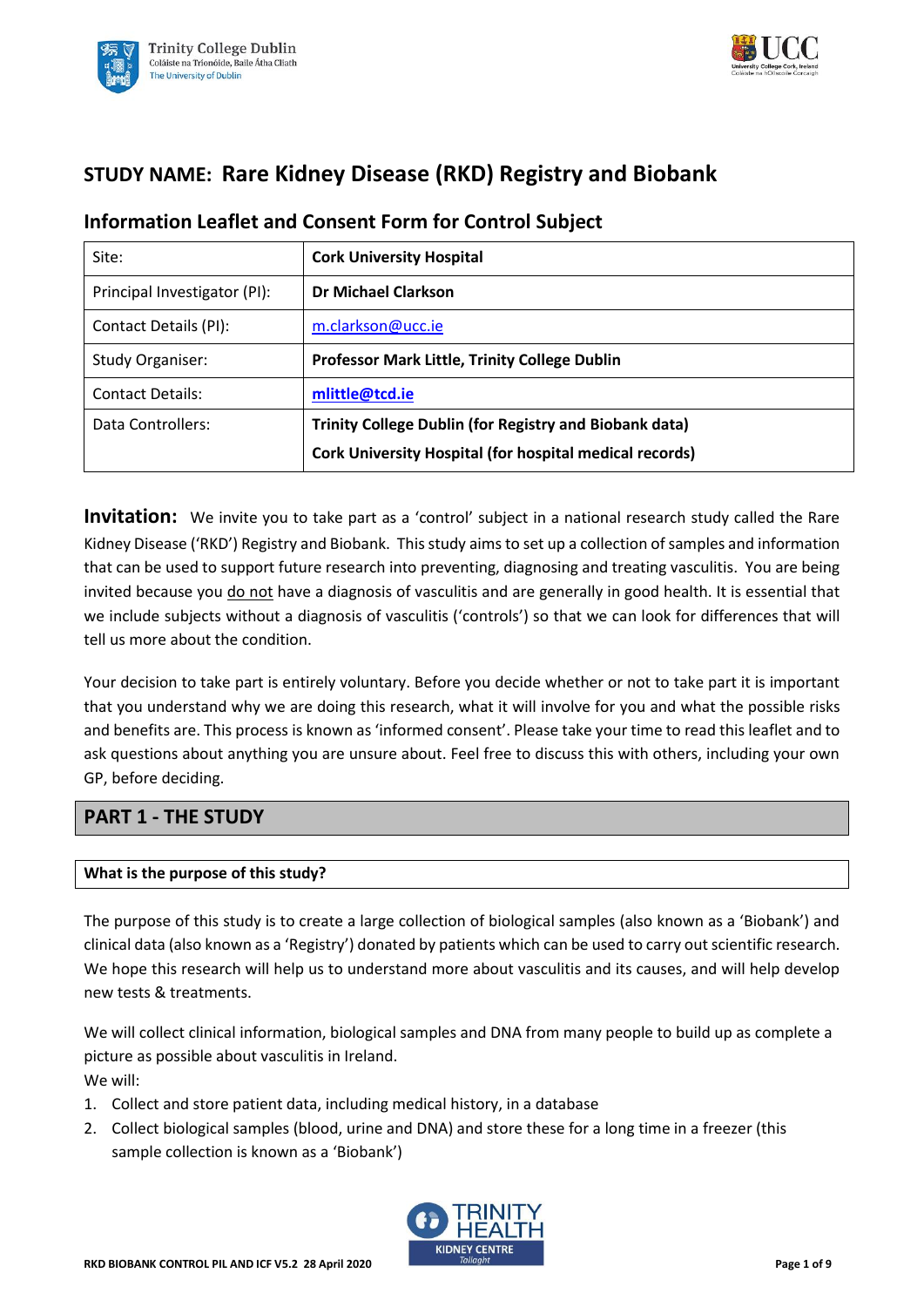



The information and samples that we collect will be shared with researchers (both inside and outside Ireland) to carry out research in the area of vasculitis. This is an on-going study that will collect, store and study samples and data over a long period of time. We will collect samples and data from both people with vasculitis and those without vasculitis ('controls') so that we can look for differences that will tell us more about the condition.

### **Why have I been invited to take part?**

You are being invited because you are generally in good health and do not carry a diagnosis of vasculitis.

### **Do I have to take part? Can I withdraw?**

It is entirely up to you to decide whether or not to take part. Participation in this study is **voluntary**. If you take part, you are still free to withdraw at any time and without giving a reason. A decision not to take part or to withdraw at any time will in no way affect the standard of clinical care you receive.

You don't have to give a reason for not taking part or for opting out. If you wish to withdraw from the study, you can do so by contacting Dr Michael Clarkson; (details below).

### **What will it involve, if I decide to take part?**

If you decide to take part, you will be asked to sign an Informed Consent Form. This will allow us to collect, store and study yoursamples and data. You will receive a copy of the completed Consent Form and this Patient Information Leaflet. Here is what will happen next:

**1. Blood sample:** We will need up to 40mls (equivalent to about two or three tubes) of blood from you.

- **2. Urine sample:** We will ask you to provide a sample of urine which we will retain for research.
- **3. Healthcare Data:** We will collect information about your gender, date of birth, ethnicity, health, medical history and family history as part of this research.
- **4. DNA:** DNA samples will be extracted from blood and/or urine samples for research. DNA is the molecule that provides instructions for how cells in our body work. By looking at DNA from people with and without vasculitis we may see differences that are important for diagnosis, treatment or understanding the condition.

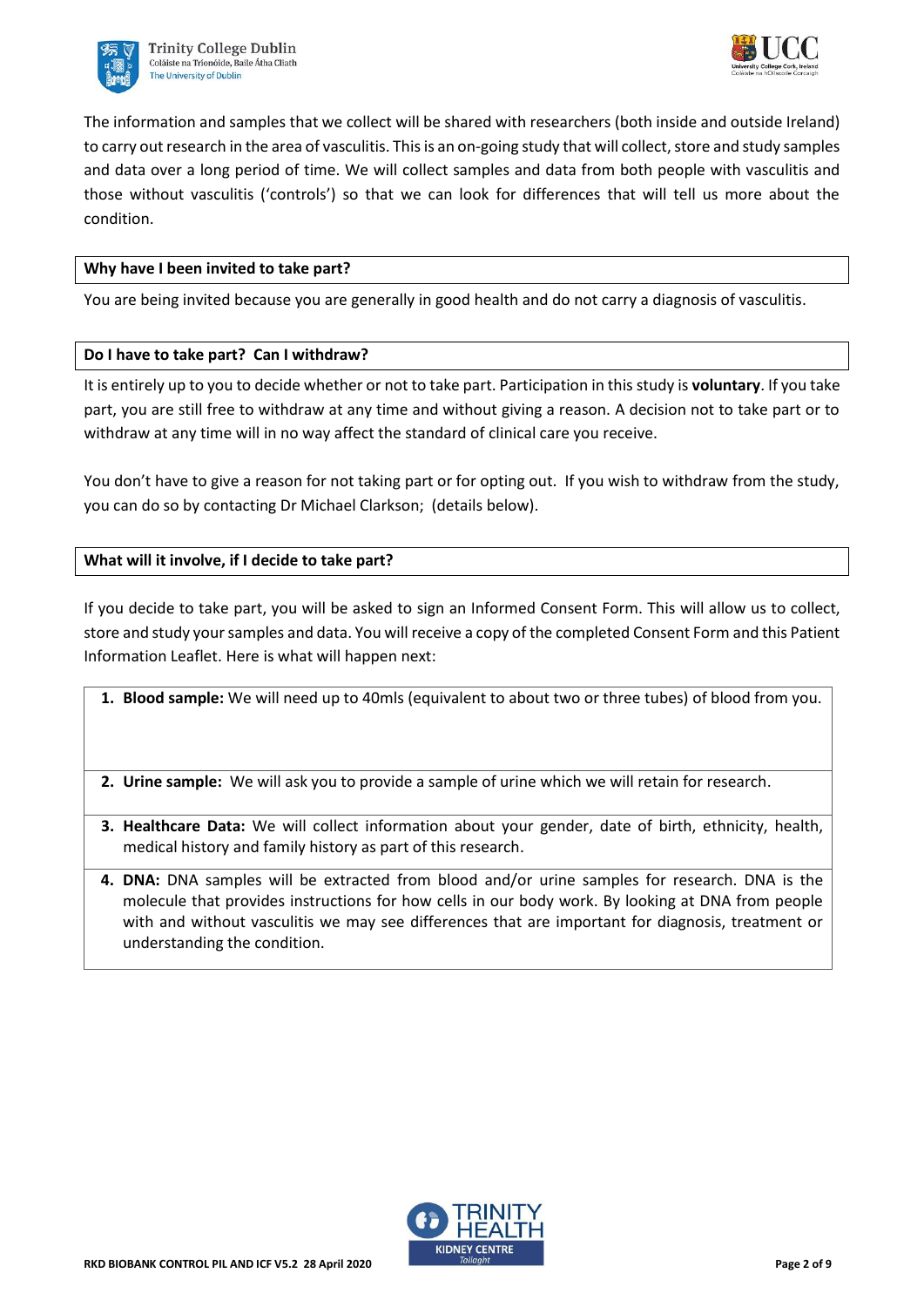



### **What will happen to my Samples and Data?**

All samples and data will be given a random study ID number at your hospital in a process called pseudonymisation or "**coding**". This process is intended to mask your identity. All samples and data will be transferred to and stored in the RKD Registry and Biobank using this code instead of your name or hospital number. The link between your study ID code and name will be kept securely by your hospital study Doctor and will not be shared outside of the study team.

Your **coded** samples will be stored in a secure freezer at the Trinity Translational Molecular Institute (TTMI) located at St James's Hospital under the direction of Professor Mark Little. Samples will remain frozen for decades and potentially indefinitely, so that they can be used for future research studies into vasculitis or related diseases. We would like to keep them indefinitely because scientific research is changing and advancing all the time, and we do not yet know what kinds of research questions will arise in the future.

These samples will be used by us and will also be available to other researchers worldwide (including for-profit and industry researchers) to look for biomarkers such as proteins, DNA and RNA that will help us understand more about vasculitis. The only people who will have direct access to the RKD Biobank will be Professor Mark Little and his approved team. **Coded** samples may be sent to external laboratories (commercial and noncommercial laboratories, including laboratories located outside of the EU) for analysis and storage for approved studies.

Your data will be stored on a secure database managed by Trinity College Dublin. Your study team at the hospital and the team managing the RKD Registry and Biobank (under the direction of Professor Little) will have access to your **coded** data on the database.

**Sharing of data and samples:** External research organisations (with equivalent data protection standards) can apply to the RKD Registry and Database to use your **coded** samples and data for ethically approved research in the area of vasculitis. These may include national and international hospitals and academic research institutions, and for-profit research or biopharmaceutical companies. It is necessary to share **coded** samples and data in order to maximise the amount we can learn and increase the possibility of making meaningful discoveries.

We recognise the value of the samples and data that you are providing for vasculitis research. For this reason, we make careful decisions about who can receive and use the samples and data. Researchers must submit a detailed application describing the research project. The research must be in the area of vasculitis and of high standard. The RKD Registry and Biobank scientific committee (headed by Professor Little and including two patient representatives) and approving ethics committee will decide if researchers can receive samples and/or data. Researchers will be encouraged to publish their findings so that the wider research community can also benefit from what they have learned.

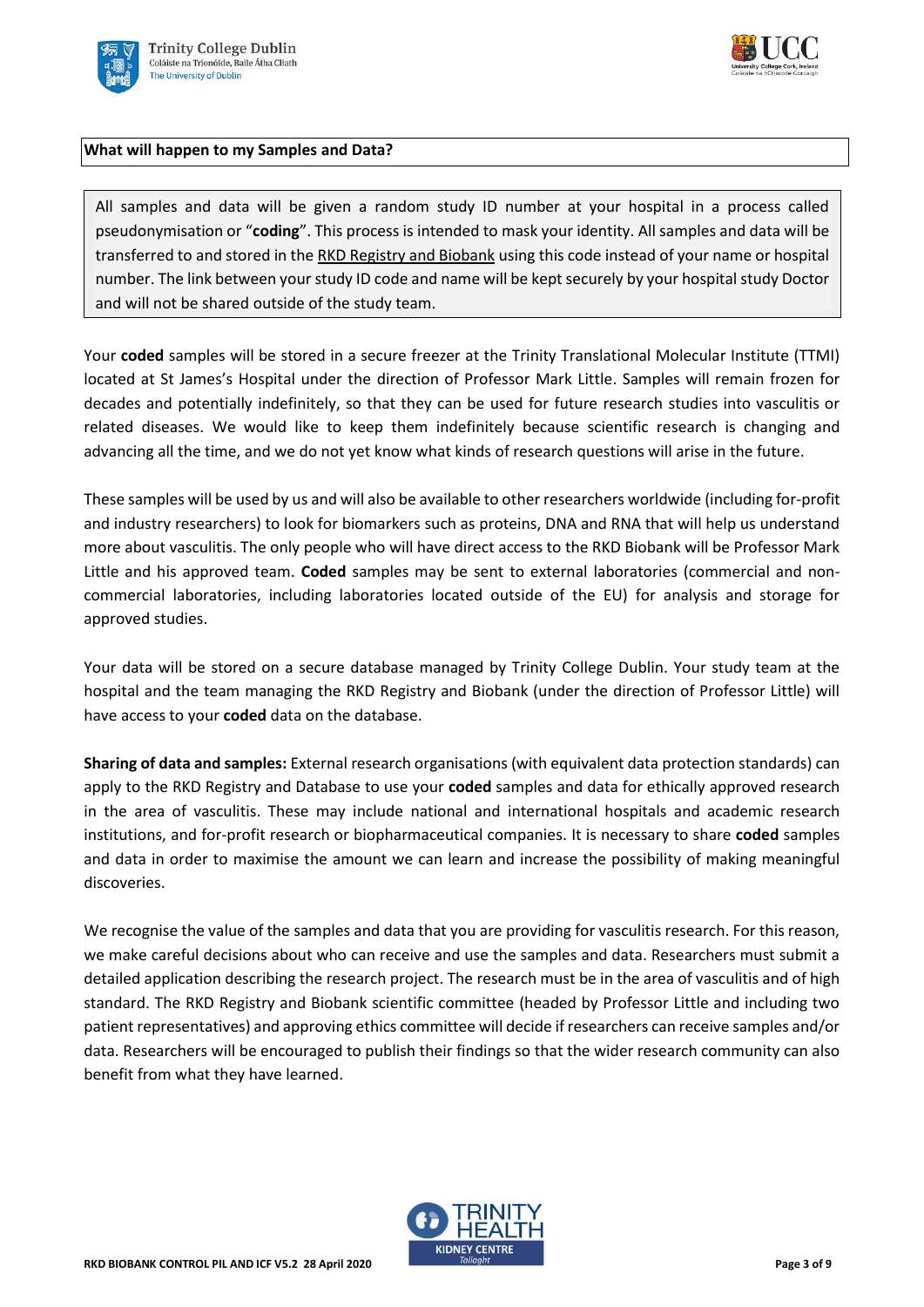



### **Are there any benefits to taking part in this research?**

Taking part in this study will not directly benefit you. However, research performed with your '**coded**' samples and information may help us to better understand vasculitis, and may result in new tests, drugs or treatment approaches. This is a long-term research project, so the benefits of the research may not be seen for several years. By participating, you are helping to advance science and medicine for future generations.

### **Are there any risks with taking part?**

- **EXEDENT Blood Sample:** The standard risk of providing a blood sample includes bruising and discomfort at the site of puncture. Patients may also, on rare occasions, feel faint. Care will be taken to avoid these risks.
- **EXT** Health Information (Data): There is an extremely small theoretical risk that a connection to your identity could be made. Great care will be taken to ensure the confidentiality of all data as described in Part 2 and the risk to participants of a breach of confidentiality is considered very low.
- **Genetic Testing:** There are some risks to genetic testing. The greatest risk is that genetic testing may reveal that you are not related to one or more of your family members, for example we might discover that your father is not the person you expected him to be. There is also the possibility of social and economic disadvantages. Genetic information shared in the wrong way could affect you and your family, such as if an employer or insurance company was to obtain the information. This is termed 'genetic discrimination'. We will do our utmost to guarantee complete confidentiality, but there is a theoretical risk of this information becoming available to others.

Our genetic testing is focused entirely on the study of the genetics of vasculitis and we do not screen for all genetic disorders. Therefore, it is possible that even if you take part in this study you may still be diagnosed with a genetic disorder later. In addition, genetics is an evolving science and new genes that cause disease are being discovered all the time.

### **What happens if something goes wrong when I'm taking part in the study?**

In the unlikely event that you are harmed in any way, the researchers on this study are covered by insurance through the state claims agency clinical indemnity scheme. This insurance will cover you if you are injured as a result of taking part in this study.

### **Will I be told about the research results?**

Unfortunately, it is not practical to notify each person of their individual research results. In addition, research results will not necessarily be approved for clinical use. Research may be carried out years after sample collection and researchers will receive **coded** samples and data that they will not be able to link back to you. However, research results will be published in scientific journals and presented at scientific meetings and conferences (national and international). You can also access information on research of the RKD Registry and Biobank on the following website: [www.tara.tcd.ie.](http://www.tara.tcd.ie/)

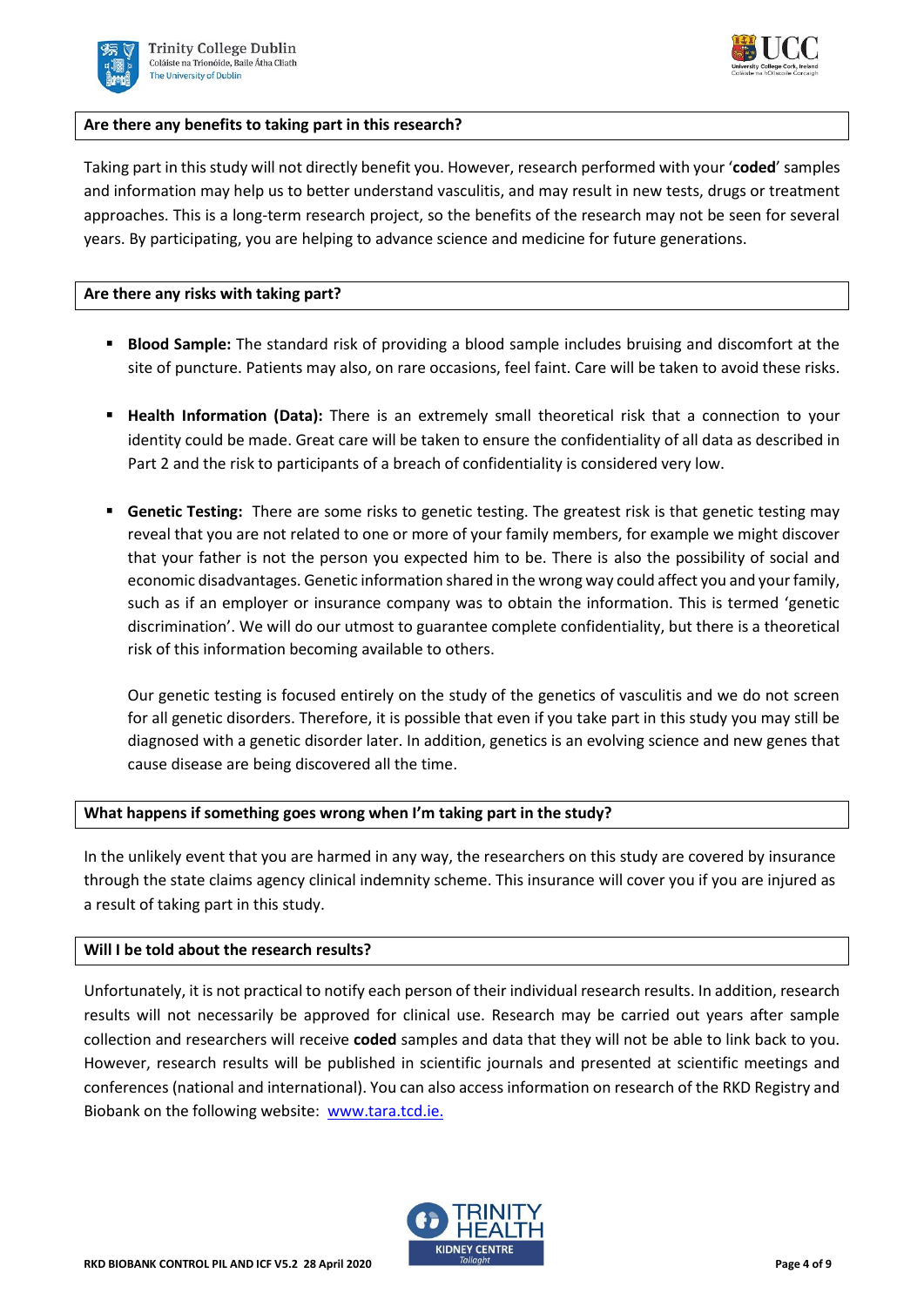



### **Genetic Testing Results**

The goal of this study is to understand more about the genetic causes of vasculitis. It is possible that we could also find genetic changes that may cause different health problems unrelated to vasculitis. This information will not automatically be returned to you. Only individuals with vasculitis-associated gene problems will be informed of their genetic results in this study. Family members of affected individuals will not be informed.

As part of the consent process we will ask you to decide whether or not you wished to be informed of genetic results the RKD Registry and Biobank becomes aware of. If you do not wish to be informed of the results, we will not contact you.

If you do wish to be contacted, we will invite you back to a clinical genetics clinic if we find a result. Because we are a research, rather than a clinical lab, we will need to repeat the testing in an authorised clinical lab. No decisions on your clinical care will be made using results from this research study, but data from this study may be used, with your consent, to help guide labs performing your clinical genetic testing, to speed up the process. If your sample is going to be tested clinically you will be asked to consent separately to this, and another blood sample will be drawn. Only when we have the final result from the clinical lab will the result become part of your medical record.

### **What happens if I change my mind?**

You can change your mind at any time by contacting your study Doctor (contact details below). If you choose not to continue to take part, this will not affect your medical care in any way.

If you choose not to take part any more, you will be asked to fill in a withdrawal form. If you wish, you can ask for your samples and/or data stored in the RKD Registry and Biobank to be destroyed. If you request this, we will destroy all samples and data that are still in our possession. We will no longer use or share your samples or data for research from this point onwards. However, it will not be possible to destroy samples and data already used in research studies prior to this time.

# **PART 2 – DATA PROTECTION**

### **What information about me (personal data) will be used?**

The research team at Cork University Hospital will collect information on your medical history and your health status from your medical records for this study. Throughout your time on this study, the research team at Cork University Hospital will continue to update the information in the RKD Registry as new clinical events happen.

### **How will my privacy be protected?**

Protecting your privacy is extremely important to us and to your hospital study team. Your data is stored and shared in two different ways:

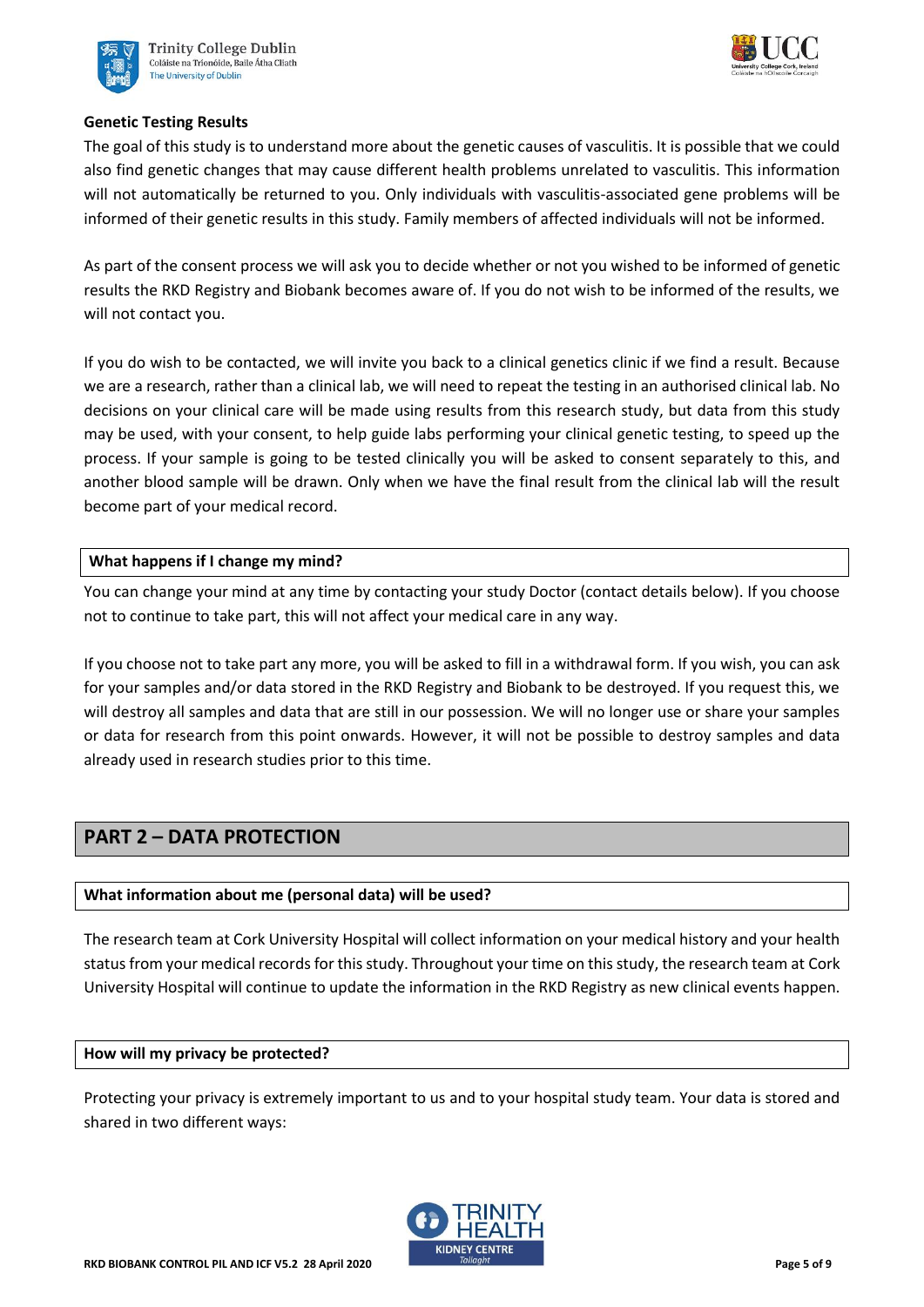



**Coded data (without your name)** is stored as part of the Registry on a secure, encrypted, password-protected database managed by Trinity College Dublin. Only your study Doctor, their research team and approved members of the RKD Registry and Biobank research team have access to this database. **Coded** information from this database is shared with other researchers.

**Identifiable data (with your name)** is stored at the hospital site. Your study Doctor and the study team will have access to identifiable (named) data, your medical records and information that can link your name to your study code. It is important that the study team at the hospital can link your study code to your clinical records so that you can be followed up throughout the study. They will store these securely in a restricted access location. Access to your medical records is controlled by the hospital. Regulatory authorities and representatives of the RKD Registry and Biobank may require supervised access to your identifiable data at the hospital for the purposes of checking and confirming that the study has been carried out correctly.

### **Sharing of coded data and samples**

All research organisations that receive **coded** samples and data enter into a written agreement with Trinity College Dublin to only use samples and/or data for the approved research, and not to make any attempt to identify you from the information. This agreement is important because some of the research may include genetic analysis, which carries a small risk of being able to identify someone. External research organisations will only ever receive **coded** samples and data.

External research organisations receiving your **coded** samples and data may be located outside of the EEA in countries with less stringent data protection laws to Ireland. To protect your identity, researchers will need to complete an application process and sign a data sharing agreement to protect your privacy to the standards of the European General Data Protection Regulation.

Results of research using the **coded** samples and data will be published in journals and presented at scientific meetings. No identifiable data will be published.

### **Information on Data Protection Laws**

- 1. Under the European General Data Protection Regulation (GDPR), the lawful basis for processing your data in this study is for scientific research (Article 9(2) (j)) in the public interest (Article 6(1)(e)).
- 2. Under GDPR, you can exercise the following rights in relation to your personal data, unless the request would make it impossible or very difficult to conduct the research:
	- a. The right to access to your data and receive a copy of it.
	- b. The right to restrict or object to processing of your data
	- c. The right to object to any further processing of the information we hold about you (except where it is de-identified)
	- d. The right to have inaccurate information about you corrected or deleted
	- e. The right to receive your data in a portable format and to have it transferred to another data controller
	- f. The right to request deletion of your data

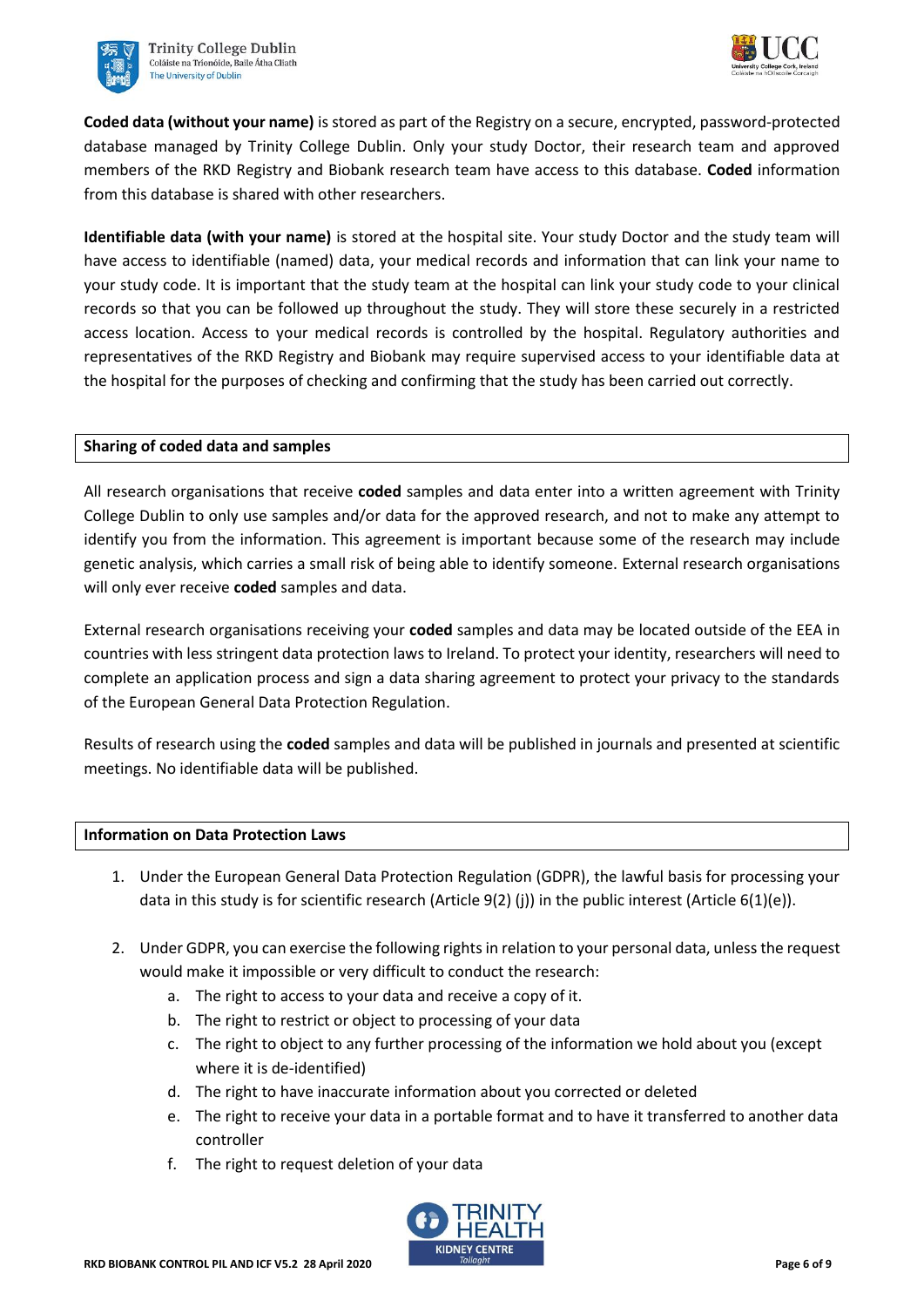



You can exercise these rights by contacting your study Doctor.

- 3. A data protection risk assessment has been completed, taking into consideration the data security and data privacy measures (including use of **coded** data), and the study is considered low risk.
- 4. Under GDPR, if you are not satisfied with how your data is being used, you have the right to lodge a complaint with the Data Protection Commissioner of Ireland or the study Data Protection Officer (contact details below).

# **PART 3 – COSTS, FUNDING and APPROVAL**

### **Who has reviewed this study?**

The Clinical Research Ethics Committee of the Cork Teaching Hospitals has reviewed and approved this study.

### **Who is organising and funding this study?**

The research is being organised by Professor Mark Little of Trinity College Dublin, in collaboration with specialists with an interest in vasculitis in Ireland. No doctor taking part in this study is getting paid extra for including you in the study. Funding for the study comes from Science Foundation Ireland, Irish Kidney Association, Meath Foundation, Health Research Board and Trinity College Dublin.

In some cases, we will charge a small administration fee to external research organisations to cover costs of running the RKD Registry and Biobank.

#### **Is there any payment for taking part?**

No, we are not paying participants to take part in the study.

## **PART 4 – FURTHER INFORMATION/ CONTACT DETAILS**

For further information or queries, you can contact:

Study Doctor (Principal Investigator): Dr Michael Clarkson on +353-21-494-1332 o[r m.clarkson@ucc.ie](file://///nas.ucc.ie/Groups/CRFCQuality/Regulatory%20and%20Ethics/RKD%20Clarkson/CREC%20submission%20April%202020/CREC%20Resubmission%2021%20Apirl/m.clarkson@ucc.ie) Study Organiser: Professor Mark Little on +353-1-896-2145 or [mlittle@tcd.ie.](mailto:mlittle@tcd.ie)

**Data Protection Queries:** Data Protection Officer of Trinity College Dublin, [dataprotection@tcd.ie](mailto:dataprotection@tcd.ie) or Data Protection Officer, Secretary's Office, Trinity College Dublin, Dublin 2, Ireland.

**If you would like to take part in this study, you will be asked to sign the consent form on the next page. You will be given a copy of this information leaflet and the signed consent form to keep.**

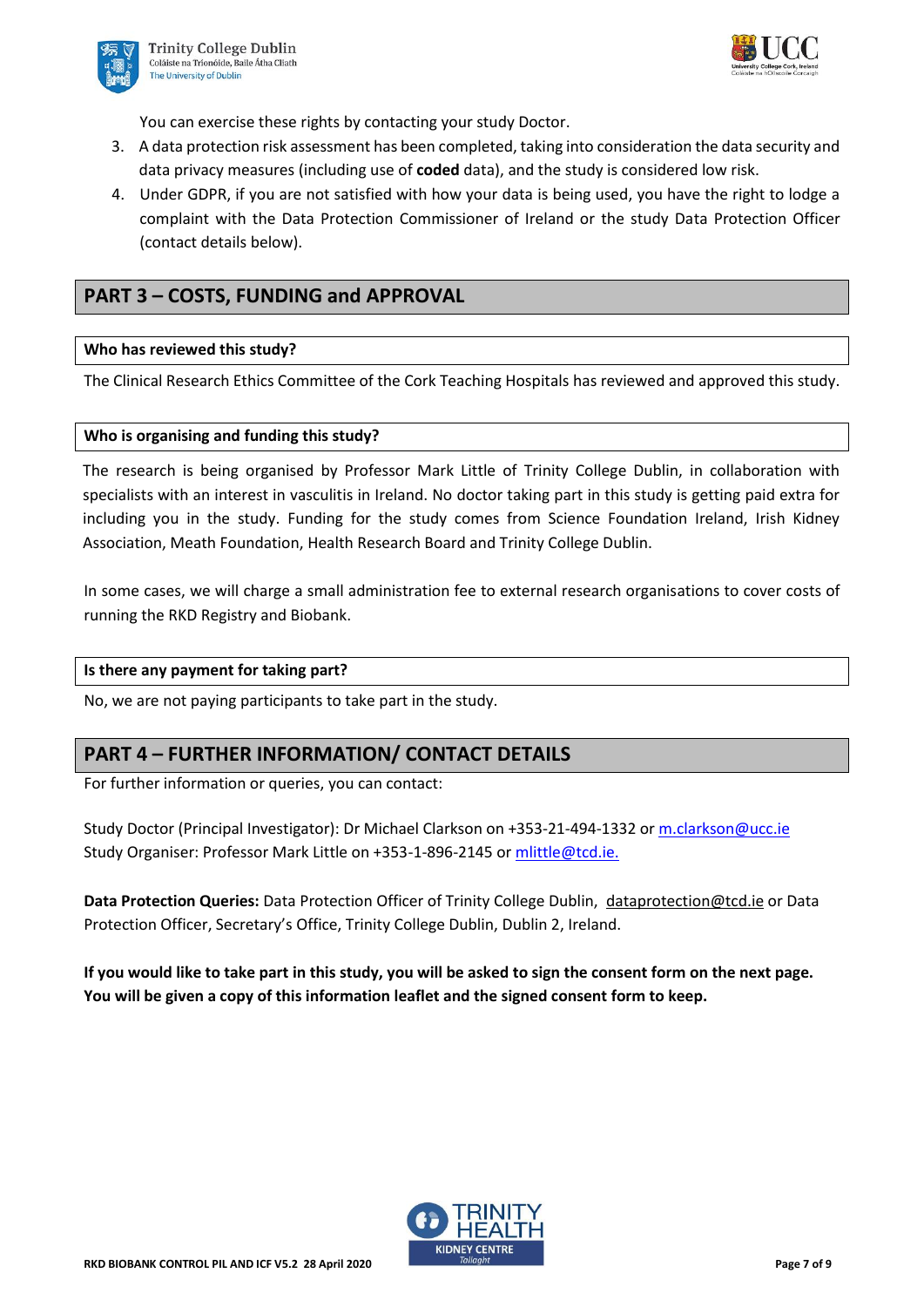



# **STUDY NAME: Rare Kidney Disease (RKD) Registry and Biobank**

**Centre ID: \_\_\_\_\_\_\_\_\_\_**

Patient Identification Number for study:

### **INFORMED CONSENT FORM: CONTROL PARTICIPANT**

| Please Initial the box if you agree with the statement. Please feel free to ask questions if there is |  |  |  |
|-------------------------------------------------------------------------------------------------------|--|--|--|
| something you do not understand.                                                                      |  |  |  |
| I have read and understood the Information Leaflet for this study. The information has                |  |  |  |
| been fully explained to me and I have been able to ask questions, all of which have been              |  |  |  |
| answered to my satisfaction.                                                                          |  |  |  |
| I understand that my participation is voluntary, and I can withdraw my biological material            |  |  |  |
| and data at any time without giving a reason. I understand that opting out will not affect            |  |  |  |
| my future medical care or legal rights.                                                               |  |  |  |
|                                                                                                       |  |  |  |
| I understand that sections of my medical notes may be looked at by my Study Doctor and                |  |  |  |
| his/ her study team at Cork Hospital. I give permission for these individuals to have access          |  |  |  |
| to my records. All information will be kept private and confidential.                                 |  |  |  |
| I agree for the entry of my clinical data into the registry. I give explicit informed consent         |  |  |  |
| to have my data processed as part of this research study. I understand that my data will              |  |  |  |
| be securely coded and stored indefinitely.                                                            |  |  |  |
| I agree to provide urine and blood for use in this study as described in the information              |  |  |  |
| leaflet. I understand that my samples will be securely coded and stored indefinitely. The             |  |  |  |
| risk of taking samples has been explained to me.                                                      |  |  |  |
|                                                                                                       |  |  |  |
| I give consent for my coded biological samples (including DNA samples) to be shared with              |  |  |  |
| authorised third parties including; national and international hospitals, academic                    |  |  |  |
| research institutions and for-profit commercial research or biopharmaceutical                         |  |  |  |
| companies for the purpose of vasculitis research, including genetic research, as described            |  |  |  |
| in this information leaflet.                                                                          |  |  |  |
| I give consent for my coded data to be shared with academic researchers for future                    |  |  |  |
| research into vasculitis as described in this information leaflet. I understand that all future       |  |  |  |
| research performed on my coded data and samples will be approved by a research ethics                 |  |  |  |
| committee.                                                                                            |  |  |  |
|                                                                                                       |  |  |  |
| I give consent for my coded data to be shared with industry researchers for future research           |  |  |  |
| into vasculitis as described in this information leaflet. I understand that all future research       |  |  |  |
| performed on my coded data and samples will be approved by a research ethics committee.               |  |  |  |
|                                                                                                       |  |  |  |
| I understand that processing of my <b>personal data</b> , including any transfer of data outside of   |  |  |  |
| the EU, will be protected in accordance with the General Data Protection Regulation.                  |  |  |  |
| I understand that results from the analysis of my samples will not be given to me.                    |  |  |  |
|                                                                                                       |  |  |  |
|                                                                                                       |  |  |  |
| I understand that there are no direct benefits to me from participating in this study. I              |  |  |  |
| understand that I will not benefit financially in any way if this research leads to the               |  |  |  |
| development of a new treatment or medical test.                                                       |  |  |  |
| I know how to contact the research team if I need to.                                                 |  |  |  |